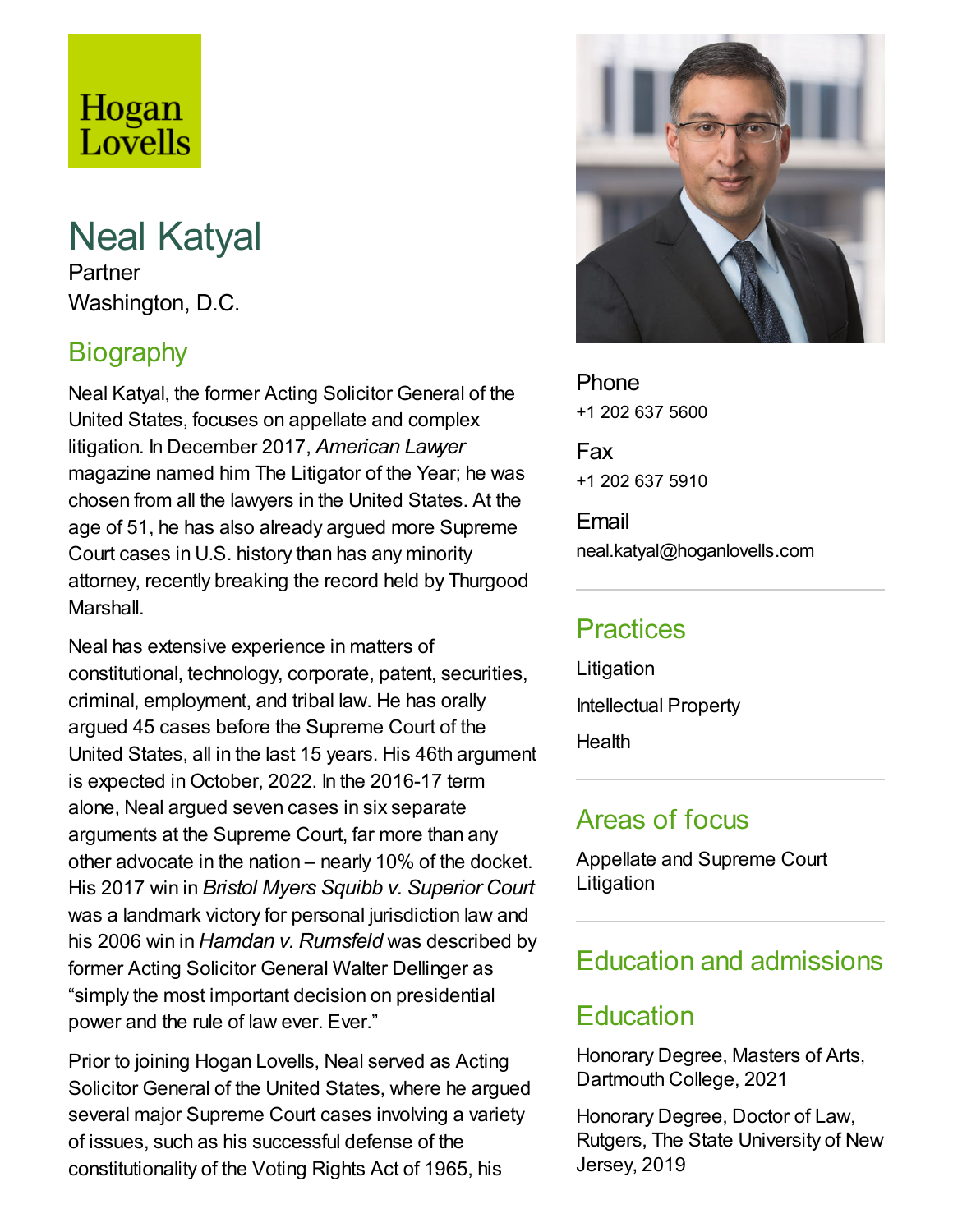victorious defense of former Attorney General John Ashcroft for alleged abuses in the war on terror, his unanimous victory against eight states who sued the nation's leading power plants for contributing to global warming, and a variety of other matters. As Acting Solicitor General, Neal was responsible for representing the federal government of the United States in all appellate matters before the U.S. Supreme Court and the Courts of Appeals throughout the nation. He served as Counsel of Record hundreds of times in the U.S. Supreme Court. He was also the only head of the Solicitor General's office to argue a case in the U.S. Court of Appeals for the Federal Circuit, on the important question of whether certain aspects of the human genome were patentable.

Neal has also served as a law professor for over two decades at Georgetown University Law Center, where he was one of the youngest professors to have received tenure and a chaired professorship in the university's history. He has also served as a visiting professor at both Harvard and Yale law schools.

After graduating from Yale Law School, Neal clerked for The Honorable Guido Calabresi of the U.S. Court of Appeals for the Second Circuit as well as for The Honorable Justice Stephen G. Breyer of the U.S. Supreme Court. He also served in the Deputy Attorney General's Office at the Justice Department as National Security Advisor and as Special Assistant to the Deputy AttorneyGeneral during 1998-1999. Neal has published dozens of scholarly articles in law journals, as well as many op-ed articles in such publications as the *New York Times* and the *Washington Post*, and has testified numerous times before various committees of both the U.S. House of Representatives and the U.S. Senate. Neal is the recipient of the very highest award given to a civilian by the U.S. Department of Justice, the Edmund Randolph Award, which the Attorney General presented to him in 2011. The Chief Justice of the United States appointed him in 2011 (and again in 2014) to the Advisory Committee on Federal Appellate Rules. Among other honors, he was named as One of the 40 Most Influential Lawyers of the Last Decade Nationwide

Honorary Degree, Doctor of Humane Letters, The City University of New York, 2018

Honorary Degree, Doctor of Law, Lewis & Clark Law School, 2012

J.D., Yale Law School, 1995

A.B., Dartmouth College, with highest honors, 1991

#### Bar admissions and qualifications

District of Columbia

#### Court admissions

U.S. Supreme Court

U.S. Court of Appeals, Federal **Circuit** 

U.S. Court of Appeals, District of Columbia Circuit

U.S. Court of Appeals, Second **Circuit** 

- U.S. Court of Appeals, Fourth Circuit
- U.S. Court of Appeals, Sixth Circuit

U.S. Court of Appeals, Seventh **Circuit** 

- U.S. Court of Appeals, Eighth Circuit
- U.S. Court of Appeals, Ninth Circuit
- U.S. Court of Appeals, Tenth Circuit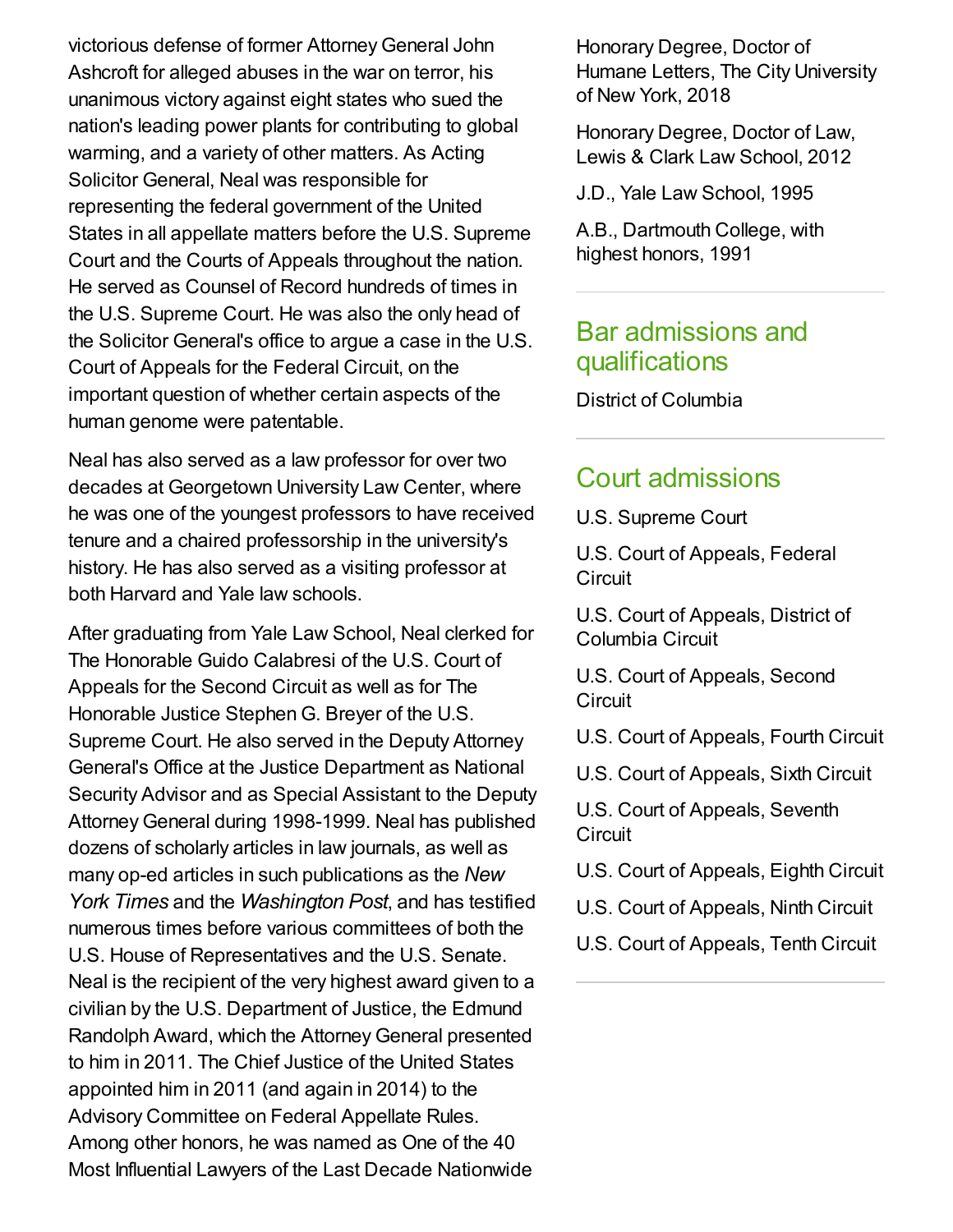by*National LawJournal* (2010); Appellate MVP by *Law360* numerous times (most recently in 2017); winner of the *Financial Times* Innovative Lawyer Award for 2017 in two different categories (both private and public law); One of the 90 Greatest Washington Lawyers Over the Last 30 Years by *Legal Times* (2008); one of *GQ*'s Men of the Year (2017); Lawyer of the Year by *Lawyers USA* (2006); Runner-Up for Lawyer of the Year by *National LawJournal* (2006); and one of the top 500 lawyers in the country by *LawDragon* magazine (awarded separately every year from 2006 to 2021). He also won the *National LawJournal*'s pro bono award in 2004. Neal has played himself twice in fictional shows, once arguing a Supreme Court case against the Solicitor General in an episode of House of Cards on Netflix, and the other representing a criminal defendant in Showtime's series Billions.

In 2021, Neal was named a Trustee of Dartmouth College. In 2022, he was named a Trustee of the Whitney Museum in New York City.

After graduating from Yale Law School, he worked as a summer associate with Hogan Lovells' legacy law firm, Hogan & Hartson.

# Representative experience

Preemption/Mass Torts

Counsel of Record and oral advocate in *Learjet v. Oneok* (2015) (United States Supreme Court) (natural gas preemption)

Counsel of Record and oral advocate in *Chamber of Commerce v. Whiting* (2011) (United States Supreme Court) (challenge to Arizona immigration statutes)\*

Counsel of Record and oral advocate in *American Electric Power v. Connecticut* (2011) (United States Supreme Court) (global warming and common law tort of nuisance/federal preemption)\*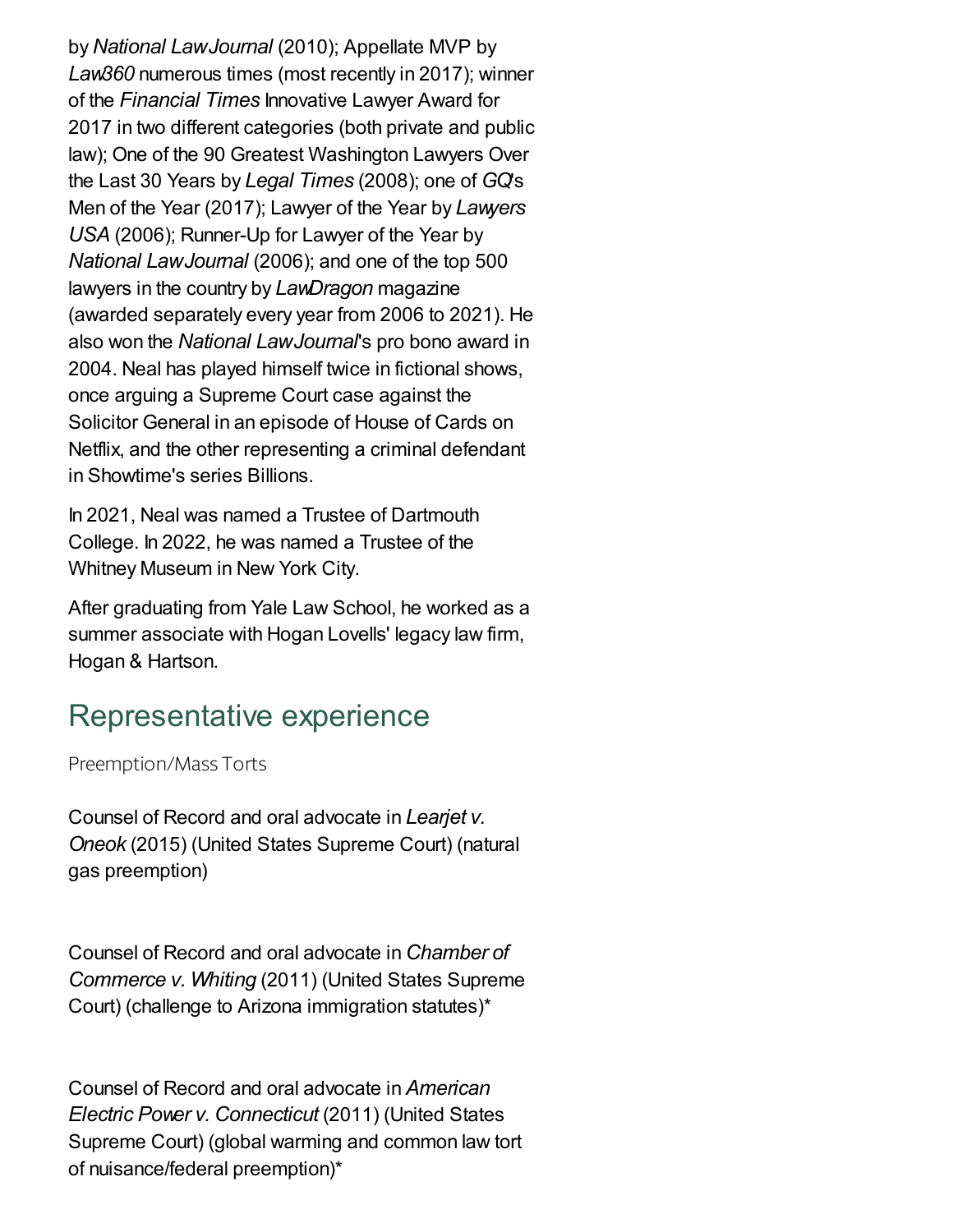Counsel of Record for United States in *Mazda v. Williamson* (2011) (United States Supreme Court) (federal preemption of state safety belt standards)\*

Data Privacy/Cyberlaw

Counsel of Record and oral advocate in *NASA v. Nelson* (2011) (United States Supreme Court) (privacy rights of employees)\*

Counsel of Record and oral advocate in*Quon v. City of Ontario* (2010) (United States Supreme Court) (privacy rights over explicit text messages)\*

Intellectual Property

Counsel of Record and oral advocate in *B&B v. Hargis* (2014) (US Supreme Court) (trademark/TTAB)

Counsel of Record and oral advocate in *Highmark v. Allcare* (2014) (US Supreme Court) (Patent Act Section 285 awards)

Counsel of Record and Oral Advocate in*Garcia v. Google/Youtube*, (2014) (en banc, 9th Circuit) (copyright of actor's performance)

Counsel of Record for United States in *Microsoft Corp v. i4i Limited* (2011) (United States Supreme Court) (whether patent challengers must establish invalidity by clear and convincing evidence)\*

Counsel of Record for United States in *Board of Trustees of Stanford University v. Roche Molecular*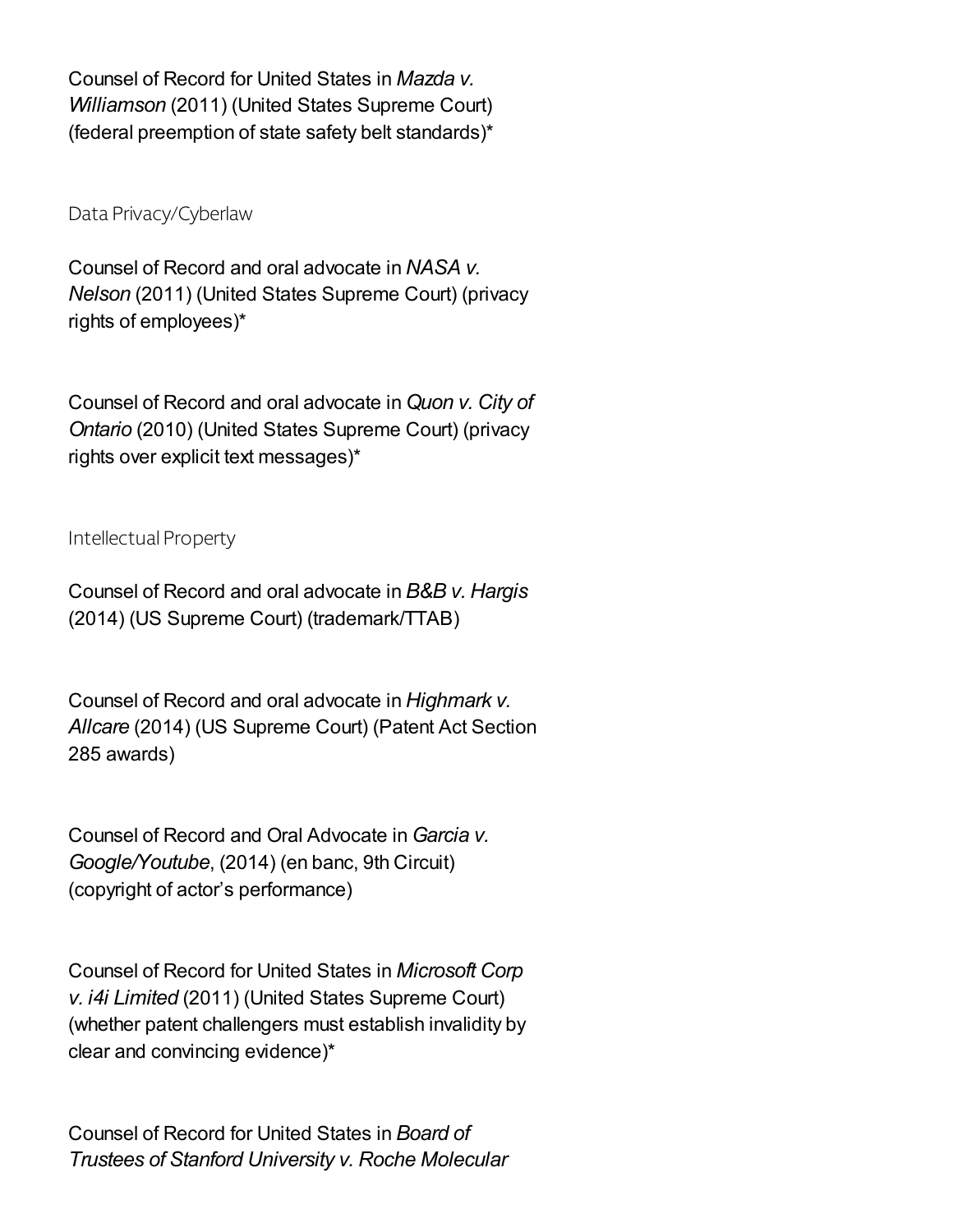*Systems* (2011) (United States Supreme Court) (interpretation of who owns inventions under the Bayh-Dole Act)\*

Counsel of Record at certiorari stage for United States in *Mayo Collaborative Services v. Prometheus* (2011) (United States Supreme Court) (patentability of natural phenomena, medical tests)\*

Counsel of Record and oral advocate for United States in *Association for Molecular Genetics v. Myriad Genetics*, Fed Cir (2011) (whether individual genes in the human genome can be patented)\*

Government Contracts

Counsel of Record and oral advocate in*General Dynamics v. United States* (2011) (United States Supreme Court) (over \$6 billion at stake, contractual dispute over A12 fighter)\*

Counsel of Record for United States in *Astra USA v. Santa Clara County* (2011) (United States Supreme Court) (pharmaceutical pricing agreements and breach of contract actions)\*

Labor/Employment

Counsel of Record and oral advocate in *US Airways v. McCutchen* (2012-13) (United States Supreme Court) (ERISA actions under rules of equity)

Counsel of Record and oral advocate in*Genesis Health v. Symcyzk* (2012-13) (United States Supreme Court) (Mooting of class actions under FRCP 68)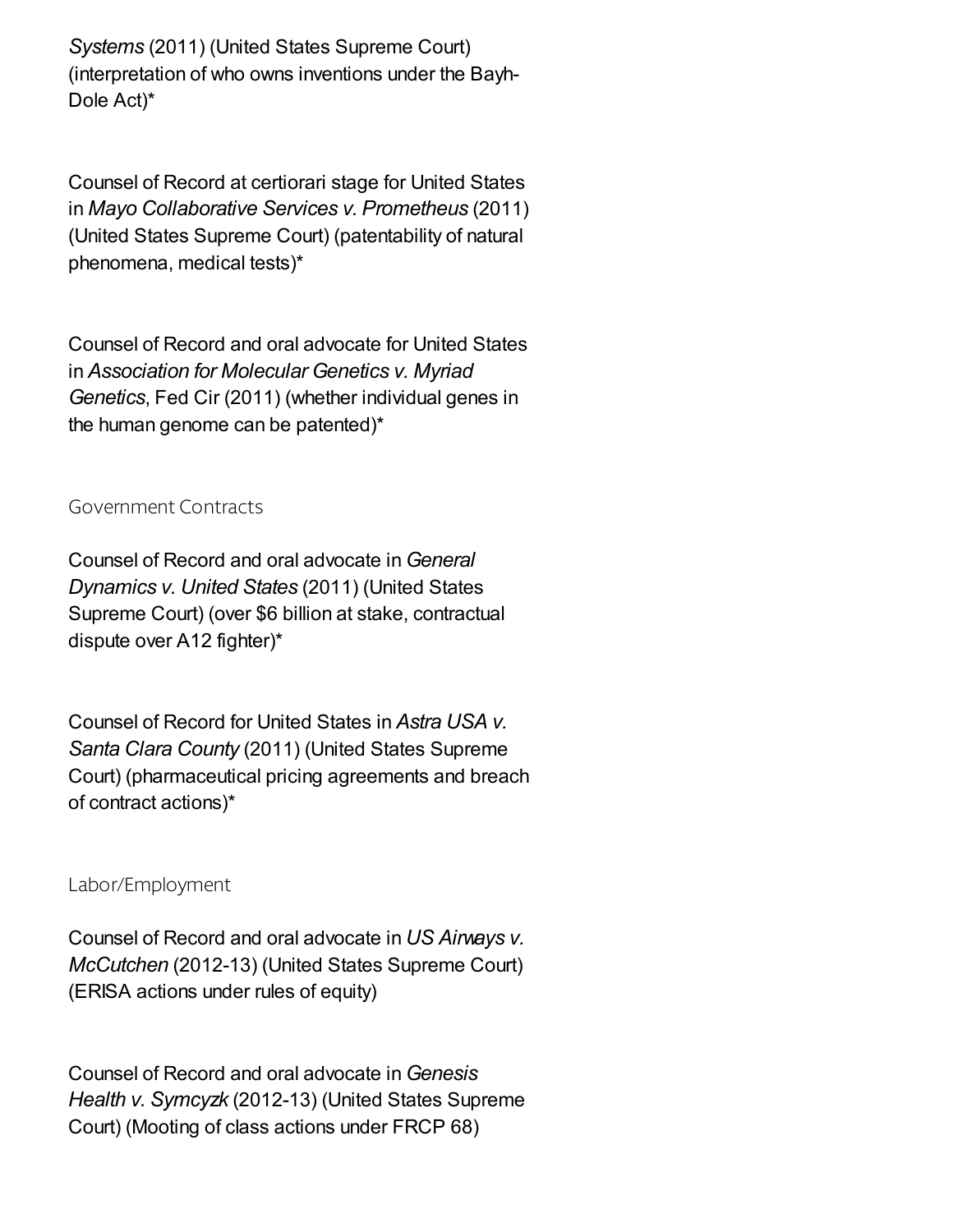Counsel of Record in*Glatt v. 21st Century Fox* (Second Circuit 2015) (FLSA standards for interns)

Counsel of Record and oral advocate in *Lewis v. City of Chicago* (2010) (United States Supreme Court) (statute of limitations for 20,000 person class action of firefighters)\*

Counsel of Record and oral advocate in *NewProcess Steel v. NLRB* (2010) (United States Supreme Court) (quorum rules for NLRB)\*

Counsel of Record for United States in *Thompson v. North American Stainless* (2011) (United States Supreme Court) (whether Title VII creates a cause of action for retaliation against third parties)\*

Counsel of Record for United States in *Kasten v. St-Gobain Performance Plastics Corp* (2011) (United States Supreme Court) (Fair Labor Standards Act – scope of anti-retaliation provision)\*

Counsel of Record and oral advocate in *Engquist v. Oregon* (2008) (United States Supreme Court) (intersection of employment law and equal protection law)\*

Securities Regulation/Bankruptcy

Counsel of Record and Oral Advocate in *Lawv. Siegel* (2014) (United States Supreme Court) (bankruptcy act)

Counsel of Record for United States in *Erica P. John Fund v. Halliburton* (2011) (United States Supreme Court) (class actions – loss causation and class certification)\*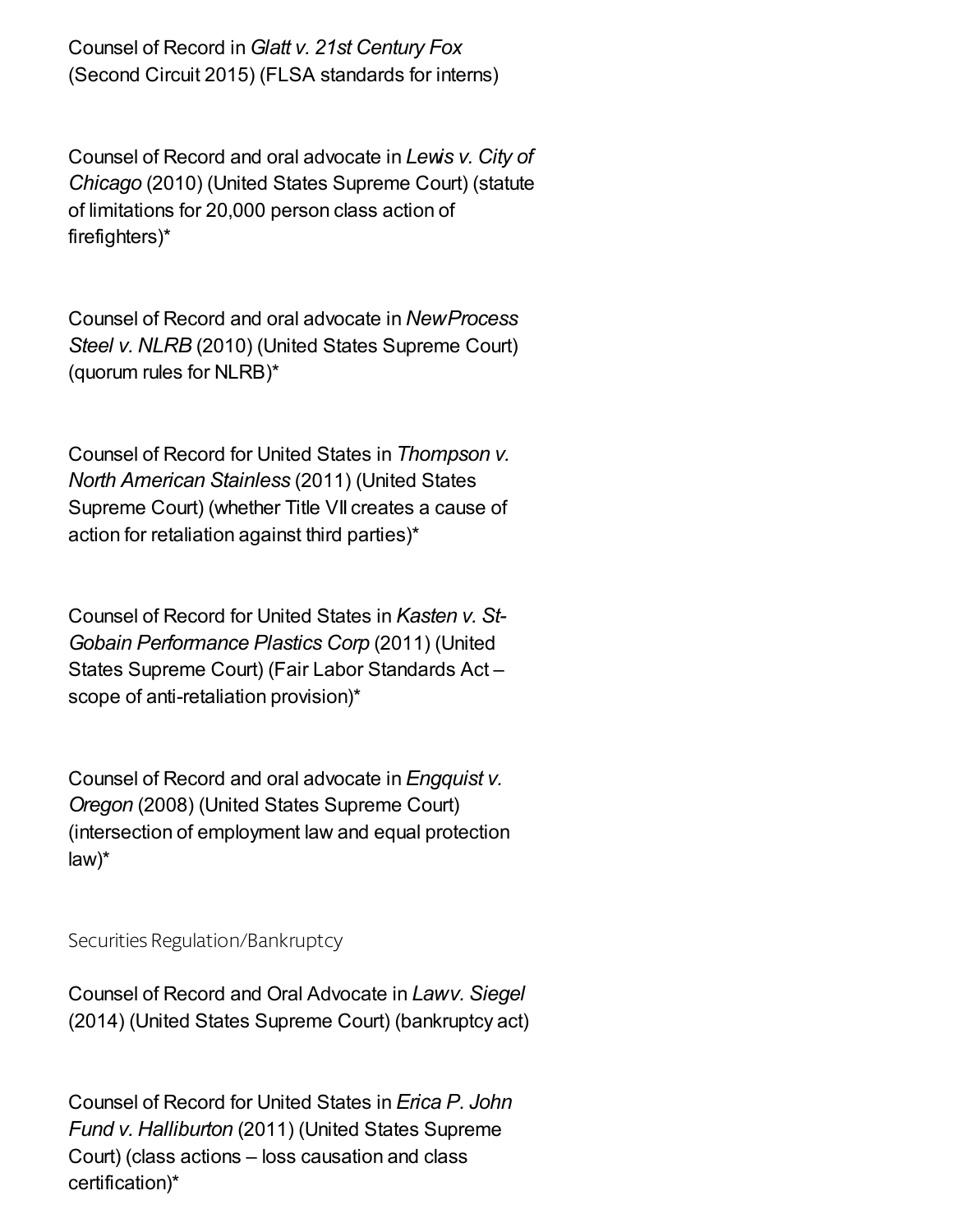Counsel of Record for United States in *Janus Capital Group v. First Derivative Traders* (2011) (United States Supreme Court) (securities fraud – who makes an untrue statement)\*

Counsel of Record for United States in *Mattrixx Initiatives v. Siracusano* (2011) (United States Supreme Court) (materiality in securities fraud)\*

#### Some Others

Counsel of Record and oral advocate in *DHS v. MacLean* (2014) (United States Supreme Court) (whistleblower Act)

Counsel of Record and oral advocate in *Kansas v. Cheever* (2014) (United States Supreme Court) (compelled self incrimination)

Counsel of Record and oral advocate in *Ashcroft v. Al Kidd* (2011) (United States Supreme Court) (liability for AttorneyGeneral Ashcroft in allegedly authorizing abuses of civil liberties in the war on terror)\*

Counsel of Record and oral advocate in *Northwest Austin v. Holder* (United States Supreme Court) (constitutionality of the Voting Rights Act of 1965)\*

Counsel of Record and oral advocate in *Hamdan v. Rumsfeld* (2006) (United States Supreme Court) (constitutional and international law challenge to the military tribunals at Guantanamo)\*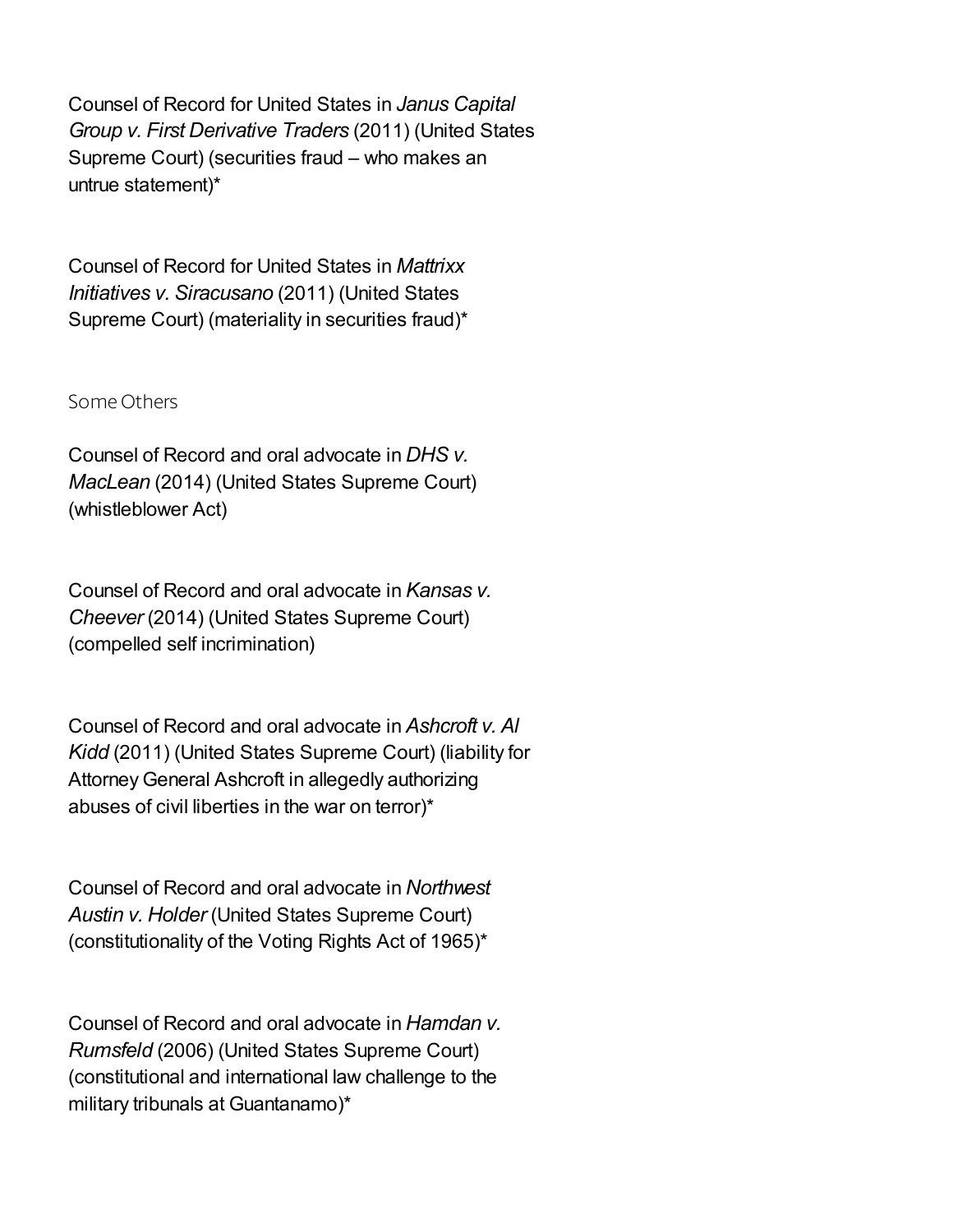Counsel of Record and oral advocate in *Thomas More LawCenter v. Obama* (6th Cir. 2011) (constitutional challenge to the new healthcare law, the Affordable Care Act)\*

Counsel and oral advocate in *Al Malaqi v. Gates* (DC Cir. 2010) (habeas corpus rights for individuals detained in Afghanistan)\*

*\*Matter handled prior to joining Hogan Lovells.*

## Awards and rankings

- Appellate: Courts of Appeal, Hall of Fame, *Legal 500 US*, 2020
- Litigator of the Year, Grand Prize Winner, *American Lawyer*, 2017-2018
- Acritas Star, *Acritas Stars Independently Rated Lawyers*, 2018-2020
- Top 500 Lawyers in America; one of 41 nationwide to win every year; recognized on Legends list, *Lawdragon Magazine*, 2006-2018
- Appellate Law (Nationwide), *Chambers USA*, 2013- 2022
- Appellate Attorney of the Year, *Benchmark Litigation*, 2018-2019
- Dispute Resolution: Appellate: Supreme Court (Federal and State), Leading Lawyer, *Legal 500 US*, 2013-2017
- Appellate MVP, *Law360*, 2013-2014, 2017
- 10 Most Innovative Lawyers, *Financial Times*, 2015
- **Edmund Randolph Award (highest award DOJ can** give a civilian), *Department of Justice*, 2011
- Lawyer of the Year, *Lawyers USA*, 2006
- Lawyer of the Year, Runner-up, *National LawJournal*, 2006
- Dispute resolution: Appellate, Hall of Fame, *Legal*